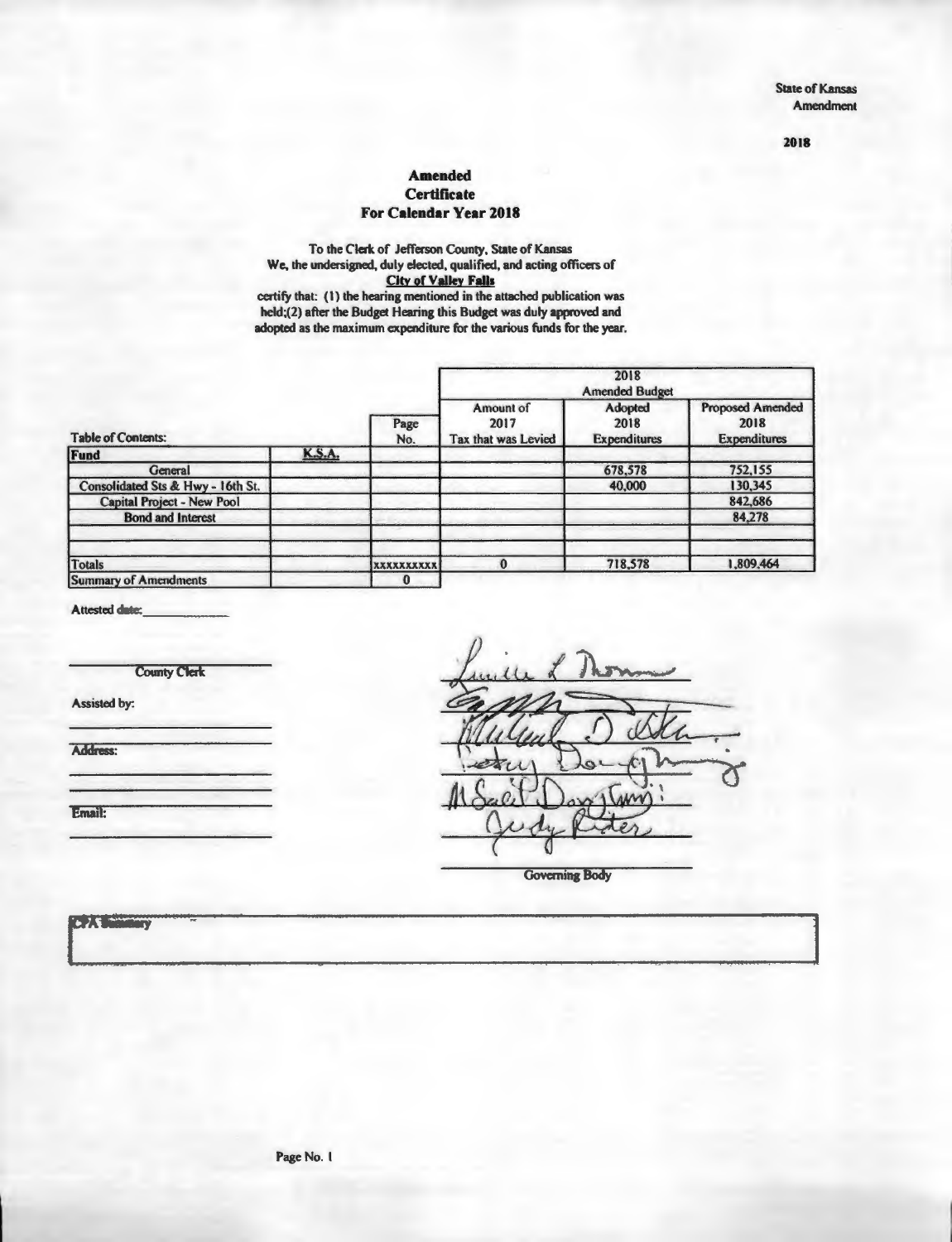# City of Valley Falls

⊣

# Adopted Budget

|                                       | 2018          | 2018          |
|---------------------------------------|---------------|---------------|
| General                               | Adopted       | Proposed      |
|                                       | <b>Budget</b> | <b>Budget</b> |
| Unencumbered Cash Balance January 1   | 31,366        | 200,678       |
| Receipts:                             |               |               |
| <b>Ad Valorem Tax</b>                 | 201,192       | 201,192       |
| Delinquent Tax                        |               | 2,240         |
| Motor Vehicle Tax                     | 27,509        | 30,747        |
| <b>Recreational Vehicle Tax</b>       | 380           | 517           |
| 16/20M Vehicle Tax                    | 574           | 4,632         |
| Sales and Compensating Use Tax        | 191,700       | 58,000        |
| Franchise Tax and Licenses            | 49,500        | 61,328        |
| <b>Additional Sales Tax</b>           | 115,000       | 110,000       |
| <b>Swimming Pool</b>                  | 20,000        | 34,000        |
| Police                                | 30,000        | 35,000        |
| In Lieu of Taxes                      | 5,964         | 4,699         |
| Commercial Vehicle and Watercraft Tax |               | 1,886         |
| Miscellaneous                         | 8,500         | 14,500        |
| Interest on Idle Funds                | 1,800         | 4,400         |
| <b>Total Receipts</b>                 | 652,119       | 563,141       |
| <b>Resources Available:</b>           | 683,485       | 763,819       |
| <b>Expenditures:</b>                  |               |               |
| <b>Personel Services</b>              | 340,000       | 328,000       |
| General Government                    | 75,000        | 40,000        |
| <b>Public Safety</b>                  | 40,000        | 25,000        |
| <b>Streets</b>                        | 126,300       | 55,000        |
| Parks                                 | 4,000         | 4,000         |
| Capital Outlay - New Pool             | $\mathbf{0}$  |               |
| <b>Swimming Pool</b>                  | 10,000        | 33,000        |
| <b>Bond Payments</b>                  | 83,278        |               |
| <b>Street Projects</b>                |               | 52,297        |
| Transfer to Capital Project Fund      |               | 214,858       |
|                                       |               |               |
|                                       |               |               |
|                                       |               |               |
|                                       |               |               |
|                                       |               |               |
| <b>Total Expenditures</b>             | 678,578       | 752,155       |
| Unencumbered Cash Balance December 31 | 4,907         | 11,664        |

**CPA** Summary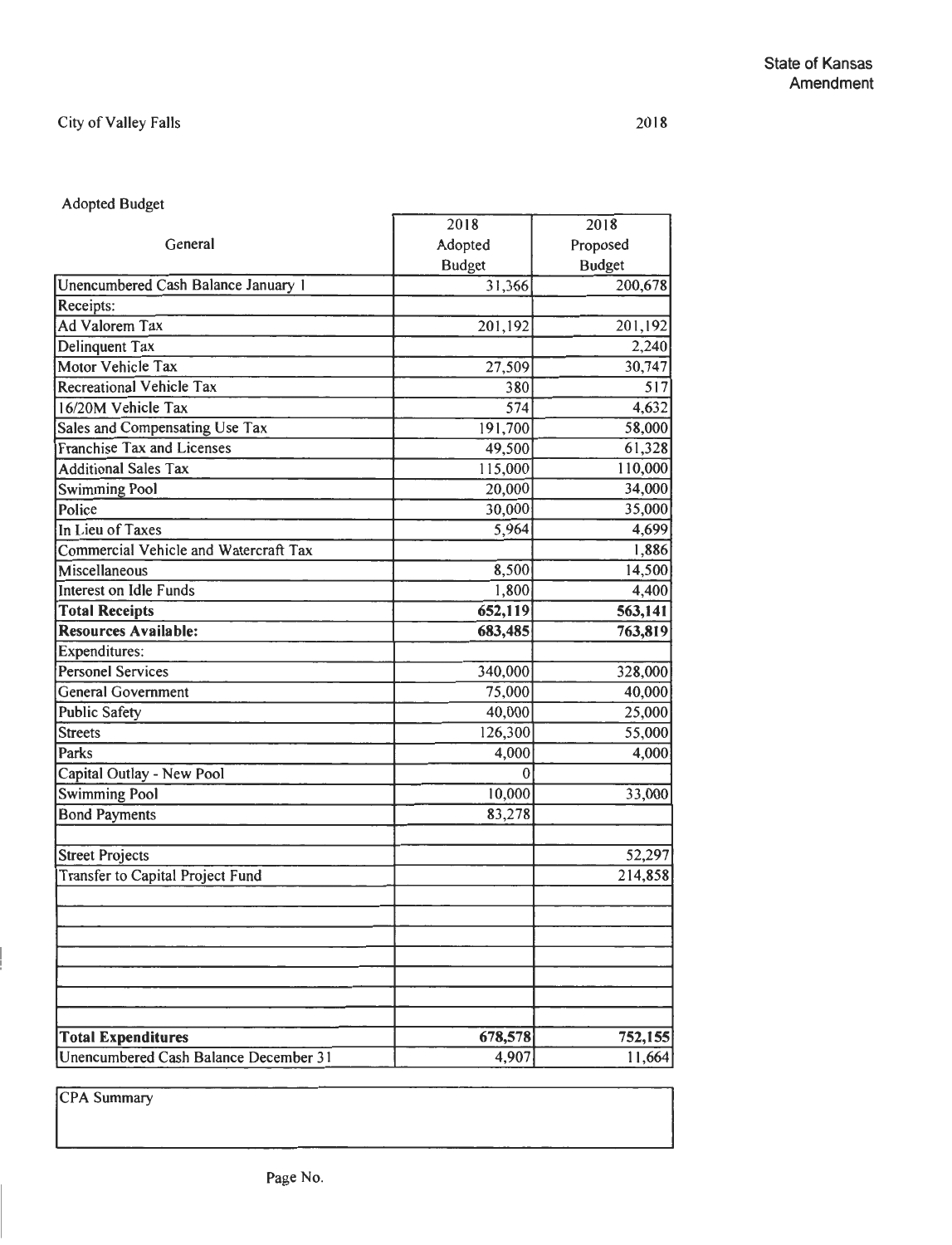2018

# Adopted Budget

|                                       | 2018          | 2018          |
|---------------------------------------|---------------|---------------|
| Consolidated Sts & Hwy - 16th St.     | Adopted       | Proposed      |
|                                       | <b>Budget</b> | <b>Budget</b> |
| Unencumbered Cash Balance January 1   | 12,848        | 98,170        |
| Receipts:                             |               |               |
| Ad Valorem Tax                        |               |               |
| Delinquent Tax                        |               |               |
| <b>Motor Vehicle Tax</b>              |               |               |
| <b>Recreational Vehicle Tax</b>       |               |               |
| 16/20M Vehicle Tax                    |               |               |
| <b>State Hwy Revenue</b>              | 30,713        | 32,175        |
|                                       |               |               |
|                                       |               |               |
|                                       |               |               |
|                                       |               |               |
|                                       |               |               |
|                                       |               |               |
|                                       |               |               |
| Interest on Idle Funds                |               |               |
| <b>Total Receipts</b>                 | 30,713        | 32,175        |
| Resources Available:                  | 43,561        | 130,345       |
| <b>Expenditures:</b>                  |               |               |
|                                       |               |               |
| 16th Street Development               | 40,000        | 130,345       |
|                                       |               |               |
|                                       |               |               |
|                                       |               |               |
|                                       |               |               |
|                                       |               |               |
|                                       |               |               |
|                                       |               |               |
|                                       |               |               |
|                                       |               |               |
|                                       |               |               |
|                                       |               |               |
|                                       |               |               |
|                                       |               |               |
|                                       |               |               |
|                                       |               |               |
|                                       |               |               |
| <b>Total Expenditures</b>             | 40,000        | 130,345       |
| Unencumbered Cash Balance December 31 | 3,561         | $\mathbf{0}$  |
|                                       |               |               |

**ICPA Summary** 

 $\vert$ 

Correct Neg Bal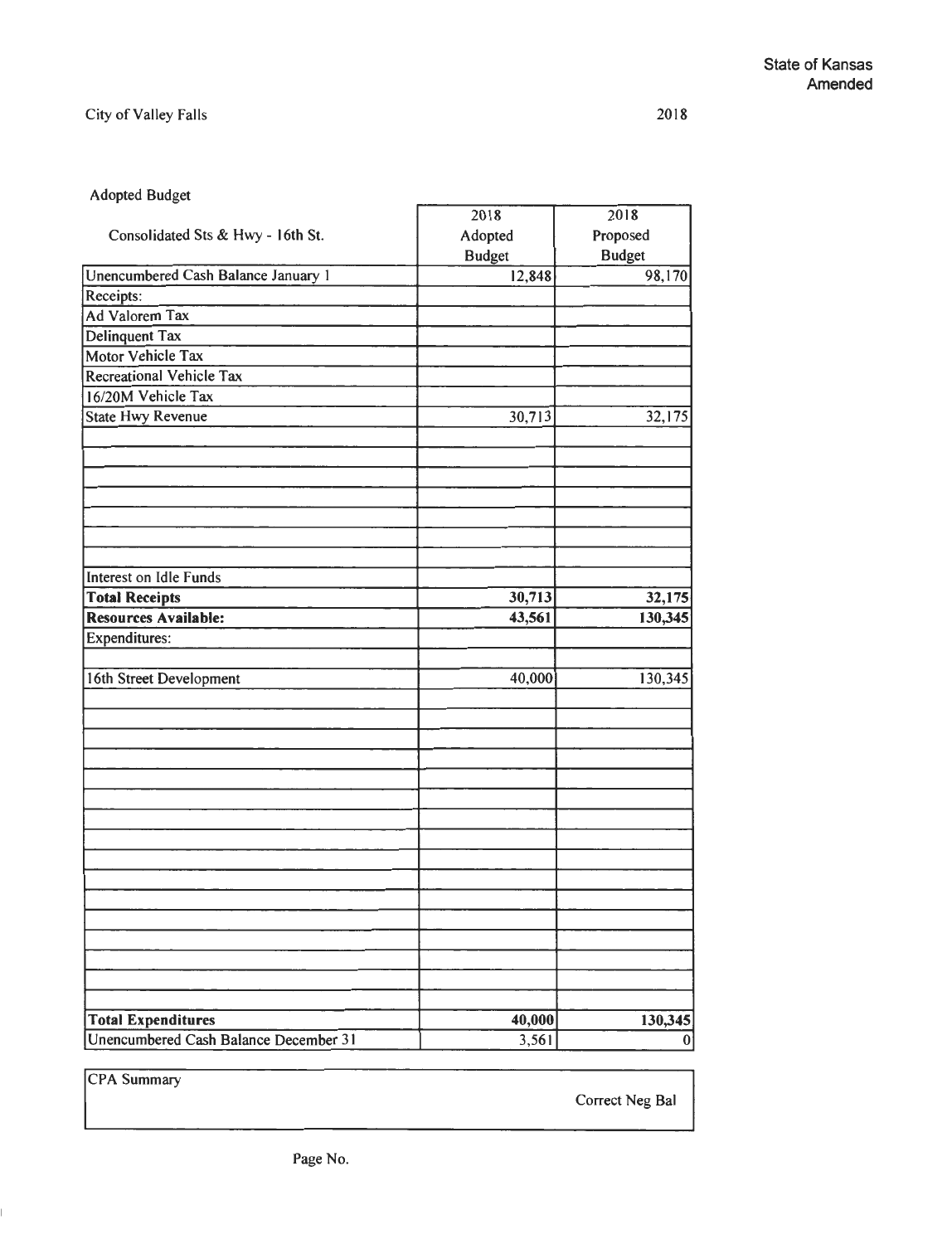### City of Valley Falls

#### Adopted Budget

|                                       | 2018          | 2018          |
|---------------------------------------|---------------|---------------|
| Capital Project - New Pool            | Adopted       | Proposed      |
|                                       | <b>Budget</b> | <b>Budget</b> |
| Unencumbered Cash Balance January 1   | $\bf{0}$      | 627,828       |
| Receipts:                             |               |               |
| Ad Valorem Tax                        |               |               |
| Delinquent Tax                        |               |               |
| Motor Vehicle Tax                     |               |               |
| <b>Recreational Vehicle Tax</b>       |               |               |
| 16/20M Vehicle Tax                    |               |               |
|                                       |               |               |
| <b>Transfer from General Fund</b>     |               | 214,858       |
|                                       |               |               |
|                                       |               |               |
|                                       |               |               |
|                                       |               |               |
|                                       |               |               |
|                                       |               |               |
|                                       |               |               |
| Interest on Idle Funds                |               |               |
| <b>Total Receipts</b>                 | $\bf{0}$      | 214,858       |
| Resources Available:                  | $\bf{0}$      | 842,686       |
| Expenditures:                         |               |               |
|                                       |               |               |
|                                       |               |               |
| Pool Construction                     |               | 842,686       |
|                                       |               |               |
|                                       |               |               |
|                                       |               |               |
|                                       |               |               |
|                                       |               |               |
|                                       |               |               |
|                                       |               |               |
|                                       |               |               |
|                                       |               |               |
|                                       |               |               |
|                                       |               |               |
|                                       |               |               |
|                                       |               |               |
|                                       |               |               |
|                                       |               |               |
| <b>Total Expenditures</b>             | $\bf{0}$      | 842,686       |
| Unencumbered Cash Balance December 31 | $\bf{0}$      | 0             |

CPA Summary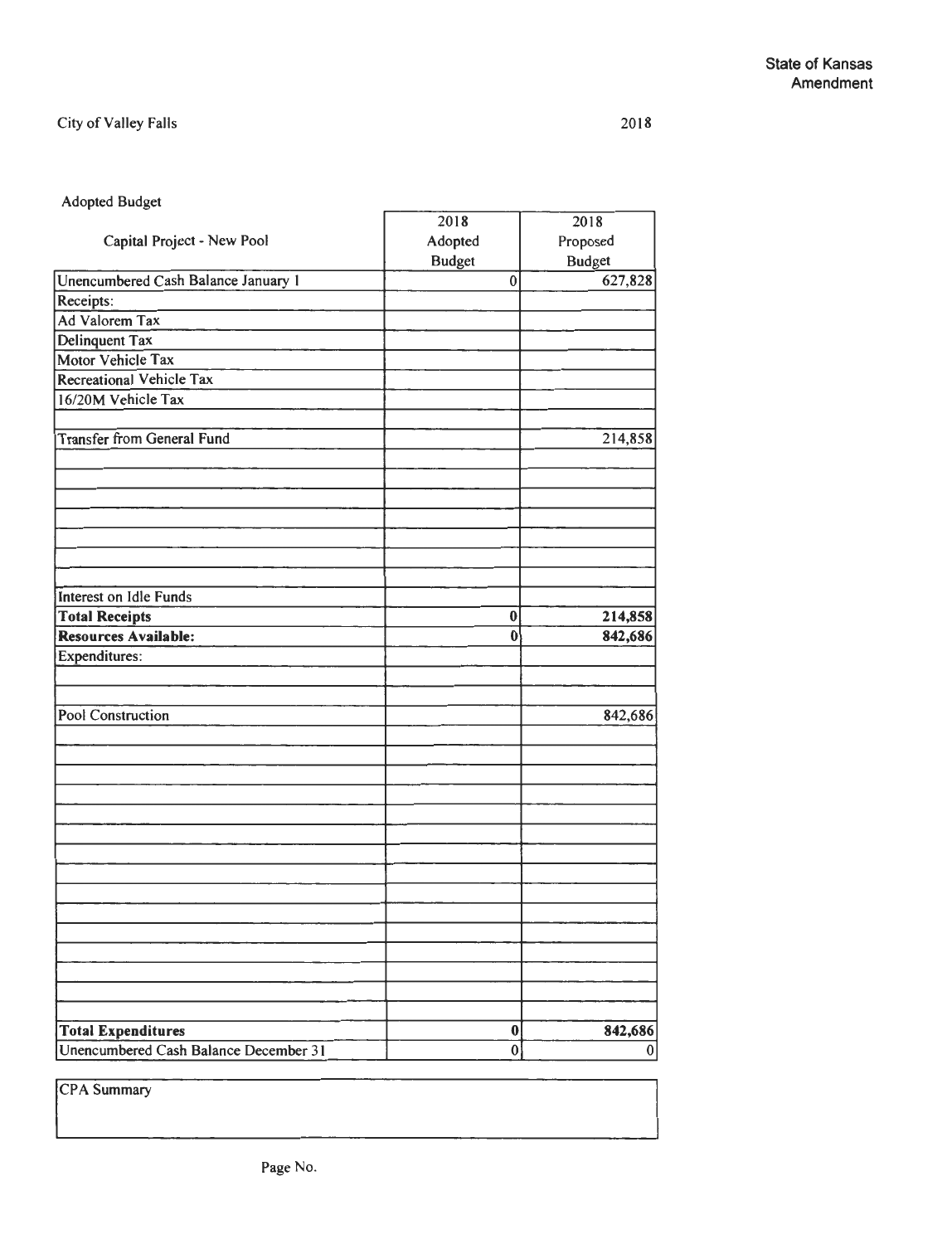# City of Valley Falls

#### Adopted Budget

|                                                                    | 2018                 | 2018              |
|--------------------------------------------------------------------|----------------------|-------------------|
| Bond and Interest                                                  | Adopted              | Proposed          |
|                                                                    | <b>Budget</b>        | <b>Budget</b>     |
| Unencumbered Cash Balance January 1                                | $\boldsymbol{0}$     | 213,070           |
| Receipts:                                                          |                      |                   |
| Ad Valorem Tax                                                     |                      |                   |
| Delinquent Tax                                                     |                      |                   |
| Motor Vehicle Tax                                                  |                      |                   |
| Recreational Vehicle Tax                                           |                      |                   |
| 16/20M Vehicle Tax                                                 |                      |                   |
|                                                                    |                      |                   |
| Sales Tax Proceeds for Swimming Pool                               |                      | 120,000           |
|                                                                    |                      |                   |
|                                                                    |                      |                   |
| Interest on Idle Funds                                             |                      |                   |
| <b>Total Receipts</b>                                              | $\bf{0}$             | 120,000           |
| Resources Available:                                               | $\bf{0}$             | 333,070           |
| Expenditures:                                                      |                      |                   |
| Bond and Interest Payments - Swimming Pool                         |                      | 84,278            |
|                                                                    |                      |                   |
|                                                                    |                      |                   |
|                                                                    |                      |                   |
|                                                                    |                      |                   |
|                                                                    |                      |                   |
|                                                                    |                      |                   |
|                                                                    |                      |                   |
|                                                                    |                      |                   |
|                                                                    |                      |                   |
| <b>Total Expenditures</b><br>Unencumbered Cash Balance December 31 | $\bf{0}$<br>$\bf{0}$ | 84,278<br>248,792 |
|                                                                    |                      |                   |

CPA Summary

2018